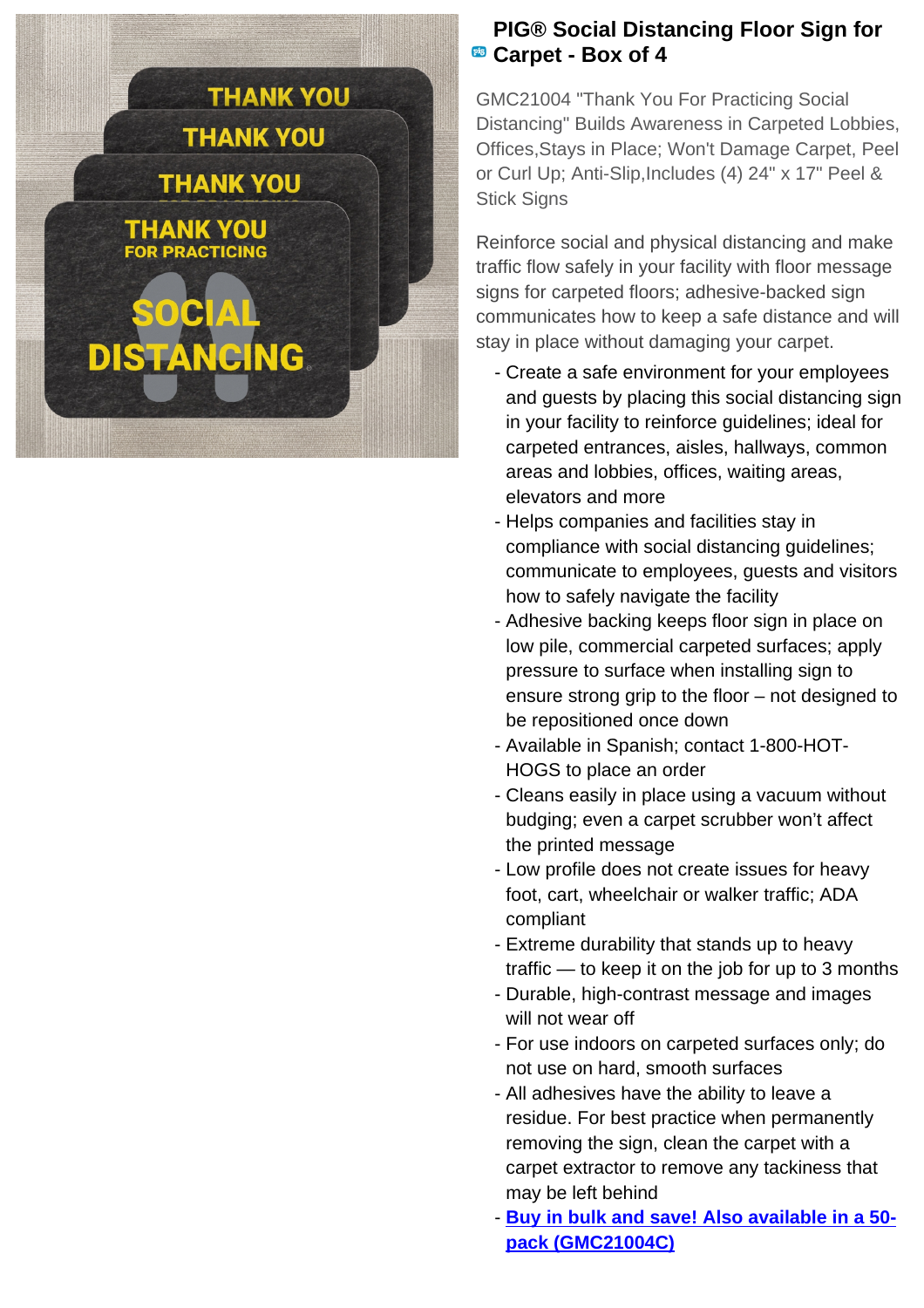

| Item#                              | <b>Description</b> | <b>Dimensions</b>                                                                                            | Weight                                                      |
|------------------------------------|--------------------|--------------------------------------------------------------------------------------------------------------|-------------------------------------------------------------|
| GMC21004-BK                        |                    | 24" W x 17" L                                                                                                | 1.98 lbs.                                                   |
| <b>Metric Equivalent:</b>          |                    |                                                                                                              |                                                             |
| Item#                              | <b>Description</b> | <b>Dimensions</b>                                                                                            | Weight                                                      |
| GMC21004-BK                        |                    | 61cm W x 43.2cm L                                                                                            | .9 kg                                                       |
| <b>Specifications</b>              |                    |                                                                                                              |                                                             |
| <b>Dimensions</b>                  |                    | 24" W x 17" L                                                                                                |                                                             |
| <b>Backing Material</b>            |                    | Adhesive-Backed                                                                                              |                                                             |
| <b>Brand</b>                       |                    | <b>PIG</b>                                                                                                   |                                                             |
| <b>Category</b>                    |                    | Social Distancing                                                                                            |                                                             |
| <b>Flammability Specifications</b> |                    | Flame Resistant - Will melt and self-extinguish                                                              |                                                             |
| <b>Fluid Absorbed</b>              |                    | Water; Grease; Oils                                                                                          |                                                             |
| <b>Ideal For</b>                   |                    | <b>Especially Lines And Waiting Areas</b>                                                                    | Anywhere You Want To Promote Proper Social Distancing -     |
| <b>Incinerable</b>                 |                    | Yes                                                                                                          |                                                             |
| <b>Includes</b>                    |                    | (4) 24" x 17" Peel & Stick Signs                                                                             |                                                             |
| <b>Industry</b>                    |                    | Grocery/Retail; Restaurant; Institutional Facilities;<br>Healthcare/Lab; Industrial & Commercial; Government |                                                             |
| Indoor/Outdoor                     |                    | <b>Indoor Use</b>                                                                                            |                                                             |
| <b>Intended Use</b>                |                    | <b>Carpeted Floors/Indoors</b>                                                                               |                                                             |
| Legend                             |                    | Thank You For Practicing Social Distancing                                                                   |                                                             |
| <b>Recommended Use</b>             |                    | "Thank You For Practicing Social Distancing" Builds<br>Awareness in Carpeted Lobbies, Offices                |                                                             |
| <b>Special Feature</b>             |                    | Slip                                                                                                         | Stays in Place; Won't Damage Carpet, Peel or Curl Up; Anti- |
| <b>Storage Temp Range</b>          |                    | Store between 32°F and 120°F                                                                                 |                                                             |
| <b>Traffic</b>                     |                    | Heavy Foot Traffic; Carts & Equipment                                                                        |                                                             |
| <b>Walking Surface</b>             |                    | Absorbent Top                                                                                                |                                                             |
| Sold as                            |                    | 4 pads per box                                                                                               |                                                             |
| Weight                             |                    | 1.98 lbs.                                                                                                    |                                                             |
| # per Pallet                       |                    | 120                                                                                                          |                                                             |
| <b>Composition</b>                 |                    | Absorbent - Polypropylene<br>Adhesive Backing - Proprietary Adhesive Material                                |                                                             |
| <b>UNSPSC</b>                      |                    | 47131901                                                                                                     |                                                             |
| <b>Pigalog® Page Number</b>        |                    | Page N <sub>5</sub>                                                                                          |                                                             |